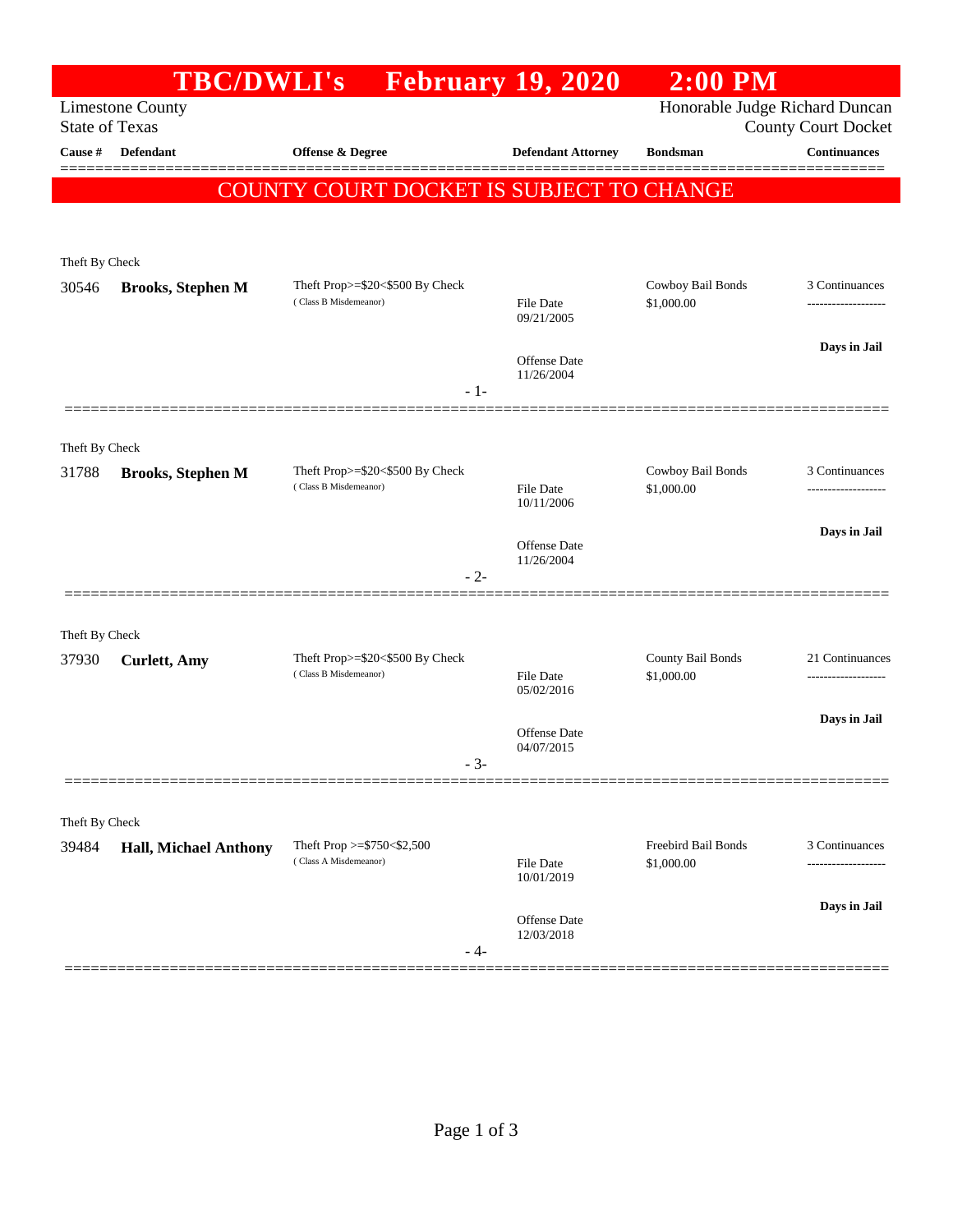|                                                                                    | <b>TBC/DWLI's</b>            |                                                                            | <b>February 19, 2020</b>   | $2:00$ PM                         |                                                   |  |
|------------------------------------------------------------------------------------|------------------------------|----------------------------------------------------------------------------|----------------------------|-----------------------------------|---------------------------------------------------|--|
| Honorable Judge Richard Duncan<br><b>Limestone County</b><br><b>State of Texas</b> |                              |                                                                            |                            |                                   |                                                   |  |
| Cause #                                                                            | <b>Defendant</b>             | <b>Offense &amp; Degree</b>                                                | <b>Defendant Attorney</b>  | <b>Bondsman</b>                   | <b>County Court Docket</b><br><b>Continuances</b> |  |
|                                                                                    |                              |                                                                            |                            |                                   |                                                   |  |
|                                                                                    |                              | COUNTY COURT DOCKET IS SUBJECT TO CHANGE                                   |                            |                                   |                                                   |  |
|                                                                                    |                              |                                                                            |                            |                                   |                                                   |  |
| Theft By Check                                                                     |                              |                                                                            |                            |                                   |                                                   |  |
| 39485                                                                              | <b>Hall, Michael Anthony</b> | Theft Prop $>=\$100<\$750$<br>(Class B Misdemeanor)                        | <b>File Date</b>           | Freebird Bail Bonds<br>\$1,000.00 | 3 Continuances<br>------------------              |  |
|                                                                                    |                              |                                                                            | 10/01/2019                 |                                   |                                                   |  |
|                                                                                    |                              |                                                                            | <b>Offense</b> Date        |                                   | Days in Jail                                      |  |
|                                                                                    |                              |                                                                            | 11/29/2018<br>$-5-$        |                                   |                                                   |  |
|                                                                                    |                              |                                                                            |                            |                                   |                                                   |  |
| Theft By Check                                                                     |                              |                                                                            |                            |                                   |                                                   |  |
| 37680                                                                              | Lynch, Clayton               | Theft Prop>=\$500<\$1,500                                                  |                            | County Bail Bonds                 | 20 Continuances                                   |  |
|                                                                                    |                              | (Class A Misdemeanor)                                                      | File Date<br>10/16/2015    | \$1,000.00                        | .                                                 |  |
|                                                                                    |                              |                                                                            |                            |                                   | Days in Jail                                      |  |
|                                                                                    |                              |                                                                            | Offense Date<br>01/22/2015 |                                   |                                                   |  |
|                                                                                    |                              |                                                                            | - 6-                       |                                   |                                                   |  |
|                                                                                    |                              |                                                                            |                            |                                   |                                                   |  |
| <b>Status Hearing</b>                                                              |                              |                                                                            |                            |                                   |                                                   |  |
| 39354                                                                              | Mars, John Thomas            | Driving W/Lic Inv W/Prev<br>Conv/Susp/W/O Fin Res<br>(Class B Misdemeanor) | <b>File Date</b>           | Freebird Bail Bonds<br>\$2,000.00 | 3 Continuances                                    |  |
|                                                                                    |                              |                                                                            | 05/17/2019                 |                                   |                                                   |  |
|                                                                                    |                              |                                                                            | Offense Date               |                                   | Days in Jail                                      |  |
|                                                                                    |                              |                                                                            | 03/12/2019                 |                                   |                                                   |  |
|                                                                                    |                              |                                                                            | $-7-$                      |                                   |                                                   |  |
|                                                                                    |                              |                                                                            |                            |                                   |                                                   |  |
| Theft By Check<br>39115                                                            | Polk, Eva                    | Theft Prop >=\$100<\$750                                                   |                            | T Chapman Bail Bonds              | 15 Continuances                                   |  |
|                                                                                    |                              | (Class B Misdemeanor)                                                      | File Date<br>10/17/2018    | \$1,000.00                        |                                                   |  |
|                                                                                    |                              |                                                                            |                            |                                   | Days in Jail                                      |  |
|                                                                                    |                              |                                                                            | Offense Date<br>04/06/2018 |                                   |                                                   |  |
|                                                                                    |                              |                                                                            | $-8-$                      |                                   |                                                   |  |